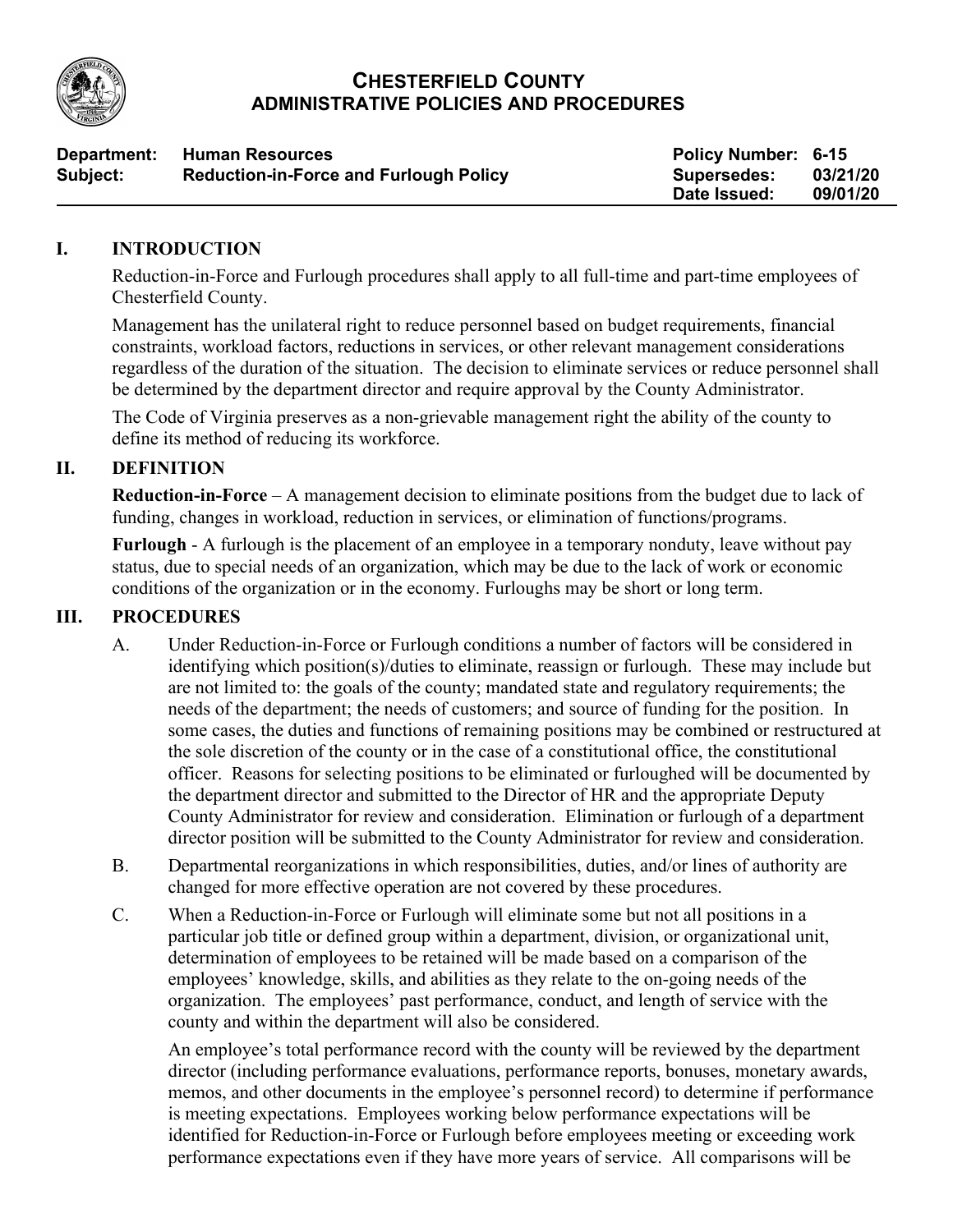made on a nondiscriminatory basis. Reasons for selecting an employee for Reduction-in-Force or Furlough will be documented by the department director and submitted to the Director of HR and the appropriate Deputy County Administrator for review and consideration.

- D. The department director will meet with the Director of HR and the appropriate Deputy County Administrator (if necessary) to review the reasons submitted in accordance with Sections A and C above for the Furlough or Reduction-in-Force, positions identified for elimination, and employees identified for separation.
- E. Whenever practicable, employees affected by the Reduction-in-Force or Furlough and whose performance meets or exceeds expectations will be considered for transfers within their department as follows:
	- 1. First, in available vacancies of the same classification or the same series at the same pay grade in the same county department.
	- 2. If no vacancies exist in the same classification, the employee may be considered for a demotion to a similar position in the same county department.
- F. Employees to be separated under the Reduction-in-Force procedures shall be given at least 30 days written notice of such separation.
- G. Nothing in this policy is intended to alter the authority under Virginia law of constitutional officers to make the final decision regarding which employees would be retained or terminated in a Reduction-in-Force or Furlough.

## **IV. REINSTATEMENT OPPORTUNITIES**

An employee separated due to reduction-in-force may be reinstated within six months to their former classification in their former department without advertisement of the position. The former classification is defined as the same job title, job responsibilities and employment status. If an employee is reinstated, he/she may be reinstated at a salary not greater than the rate of pay at the time of separation. A reinstated employee's hire date will be the effective date of the reinstatement. Employee reinstatements must be consistent with Personnel Policy, Reinstatement Section, 3-10-1.

All reinstated employees shall complete a new hire background check, drug test, new hire forms and attend NEO. Employees requesting re-employment after six months of separation may apply for positions consistent with Administrative Procedure 6-7, Employment Policy. Past performance shall be considered in all decisions to reinstate a former employee.

# **V. FURLOUGH**

- A. In times of extraordinary budget reduction, it may become necessary to implement an employee furlough in order to preserve the financial well-being of Chesterfield County government. It is the policy of Chesterfield County to implement an employee furlough only after reasonable alternatives have been exhausted. Furloughs will be implemented in a manner that is sensitive to the mission of the county and the needs of its employees.
- B. A furlough is not a layoff or Reduction-in-Force and may be used by the county to avoid or delay such action.
- C. Employees affected by a furlough will be given as much notice as is practicable under the circumstances of his/her placement on furlough. The written notice will include the effective date of the furlough and will provide the employee guidance regarding coverage of benefits during the furlough period.
- D. A furlough may last up to six months. The county may, during the furlough period, institute a Reduction-in-Force or rescind the furlough status and return the employee to work. An employee will be provided at least 14 calendar days of notice of the return to work date. Notice of the employee's return to work date will be provided by mail, and if possible, by